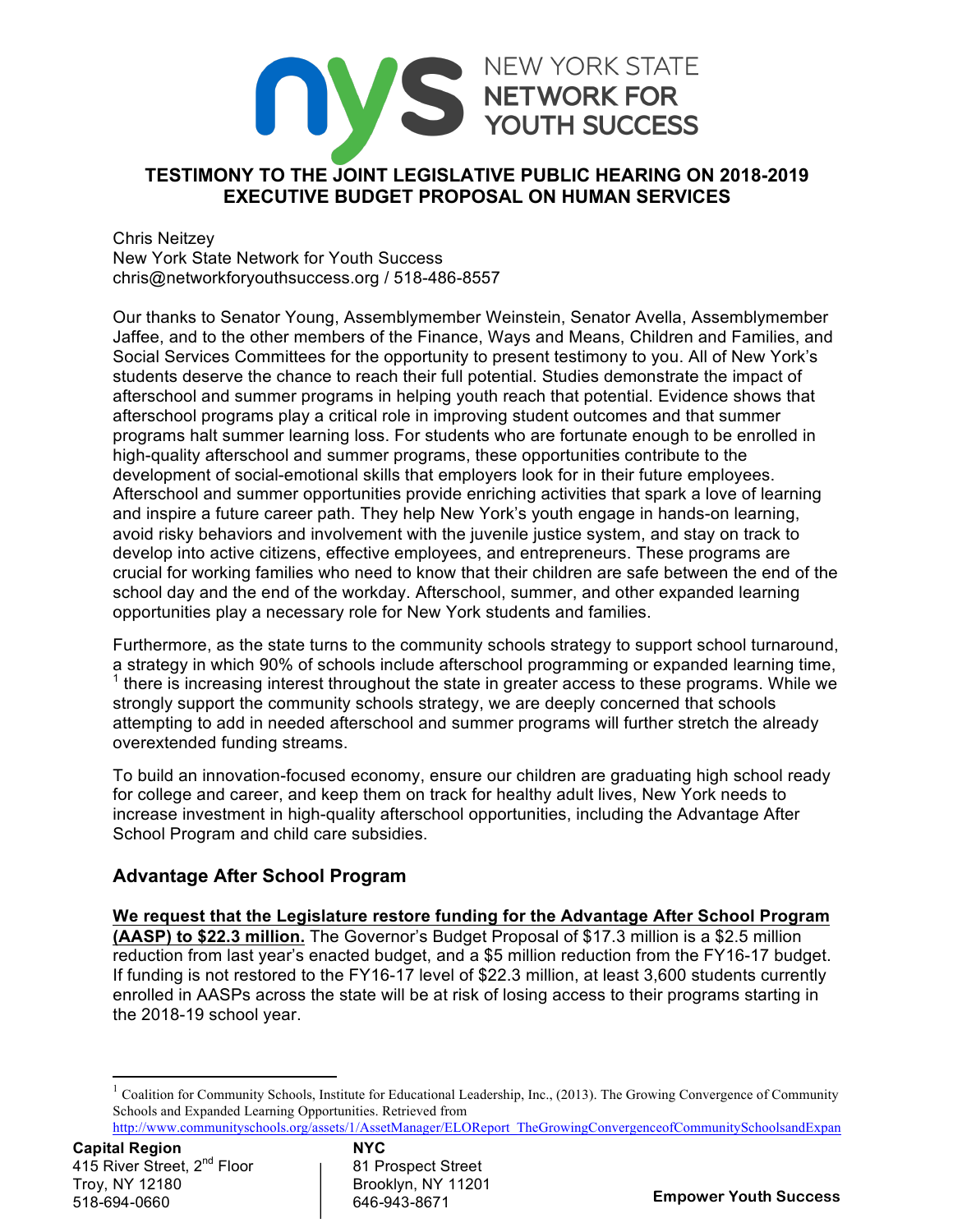### **Uncertainty for Round 10 Advantage After School Request for Proposals**

Without a restoration to \$22.3 million for AASP, a new RFP from the Office of Children and Family Services (OCFS) for Round 10 of AASP is not guaranteed, meaning 56 Round 8 grantees expiring June 2018 may not have an opportunity to apply for a new five year grant until 2019. This would cause many programs to close, directly impacting the students and families who have come to rely on their programs for afterschool care and academic support. Additionally, a gap in programming disrupts the continuity for which programs and schools strive.

### **Limited Geographical Overlap with Empire State After-School**

Out of the 177 AASP's operating across the state, 103 of these programs are located in areas not currently served through the Empire



The Executive Budget proposes a \$2.5 million reduction to AASP, for a total of \$17.3 million in 2019.

**Source:** Network analysis of NYS budget

State After-School Program (ESAP). The number of students served in the 103 AASP's located outside of ESAP areas is roughly 9,400. While we support additional investments in afterschool programs from the state, we must ensure that existing funding streams that support currently operating afterschool programs are adequately funded as well.



## **Demand for Advantage After School Funding**

Every recent competition for AASP funding has left three out of four applicants unfunded. Unfunded, but qualified, applications for the 2014 round of Advantage After School funding totaled over \$31 million; the 2012 round totaled almost \$48 million. The demand for afterschool funding far outweighs the need, and despite this clear gap, funding for Advantage was cut in last year's budget, and is proposed to be cut further unless the legislature restores funding.

Unfunded but qualified applications for Advantage After School compared to the funded applications **Source:** Office of Children and Family Services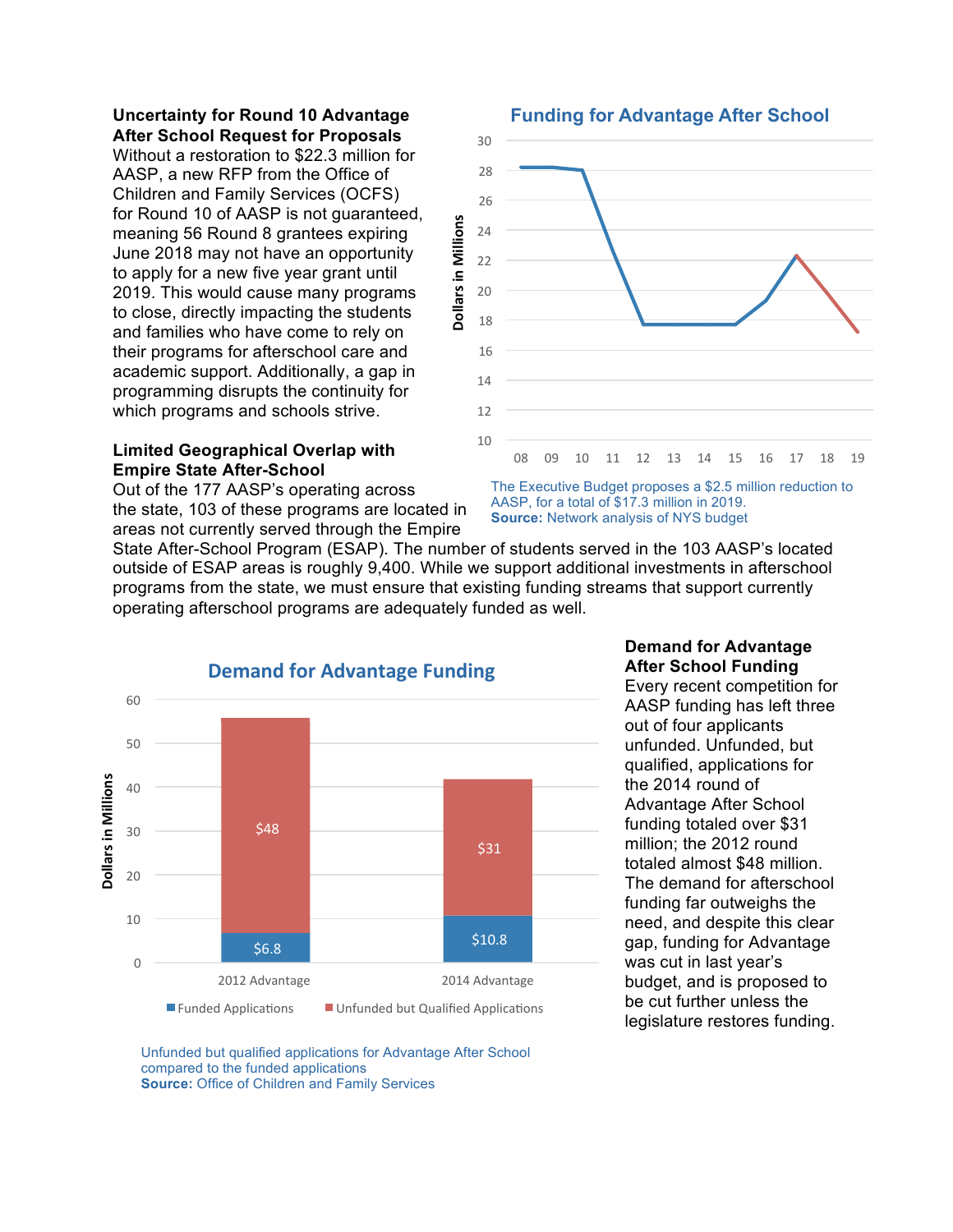## **Child Care Subsidies**

**We request the state increase funding for child care subsidies by \$31 million.** This funding supports low-income, working families by providing subsidies to help parents access child care. An investment of \$31 million in child care subsidies would:

- Restore the child care subsidy program to the funding level established in 2016, adjusting for both the 2017 cut of \$7 million and two years of inflation;
- Assist counties that regularly exhaust their child care funding allocations before meeting the needs of all eligible families, to expand the number of qualified families served.

More than one-third of child care subsidies in New York support child care for school-aged children, including afterschool and summer programs. Investing in child care subsidies helps families ensure that their children are safe after the school day ends. .

## *Need*

Despite last year's creation of the Empire State After-School Program, demand for high-quality afterschool programs still far outweighs the need. The state currently has fewer high-quality afterschool and summer programs than are needed, depriving 1.1 million students of support for their intellectual, social, and emotional development and their families of safe, affordable places for their children to continue learning until the work day ends.

The 2014 *America After 3 PM* survey of parents and guardians found that an estimated 1.1 million New York students would attend an afterschool program if one were available. $<sup>2</sup>$  This is</sup> the same number as when the *America After 3 PM* survey was conducted in 2009.<sup>3</sup> In 2009, New York was ranked third in the nation on a combined score for afterschool availability and quality. In 2014, New York did not even make the Top Ten.

Even while students and families suffer without access to programs, providers have the current capacity to increase the number of high-quality afterschool and summer programs dramatically, were the funding available.

## *Potential Impact*

The body of research on high-quality afterschool and summer programs has grown substantially in the last few years, and shows clear evidence that high-quality programs have significant effects.<sup>4</sup> Regular attendance at a high-quality afterschool program over several years can close the achievement gap in math for low-income students.<sup>5</sup> High-quality summer programs can help students improve their math achievement by the equivalent of 17-21% of what they would normally learn in a year.<sup>6</sup> Afterschool and summer programs support the development of critical thinking and social skills needed for long-term success in the workplace and in life. Afterschool programs typically include inquiry-based, applied learning that allows youth to take on worthwhile long-term goals and emphasizes collaboration, investigation, and problem-solving.

 

**Capital Region NYC** 415 River Street, 2<sup>nd</sup> Floor 181 Prospect Street Troy, NY 12180 Brooklyn, NY 11201 518-694-0660

**Empower Youth Success**

<sup>&</sup>lt;sup>2</sup> Afterschool Alliance, *America After 3 PM*, 2014,  $\frac{http://www.afterschoolalliance.org/AA3PM/}{http://www.afterschoolalliance.org/AA3PM/}.$ <br><sup>3</sup> Afterschool Alliance, *America After 3 PM*, 2009,  $\frac{http://www.afterschoolalliance.org/AA3PM/AA3PM-2009.cfm}{\text{New York State Network for Youth Success}, Top 10 Reasons You Should Support Expanded Learning}$ 

*Opportunities*, http://networkforyouthsuccess.org/wp-content/uploads/2016/06/top-10-reasons-draft-5.6.16.pdf (2014).

<sup>5</sup> Deborah Lowe Vandell, *The Achievement Gap is Real*,

http://www.expandinglearning.org/docs/The%20Achievement%20Gap%20is%20Real.pdf (2013). <sup>6</sup> Wallace Foundation *,Building Our Understanding of Summer Learning* 

http://www.wallacefoundation.org/knowledge-center/Documents/Knowledge-in-Brief-Building-Our-Understandingof-Summer-Learning.pdf (2014).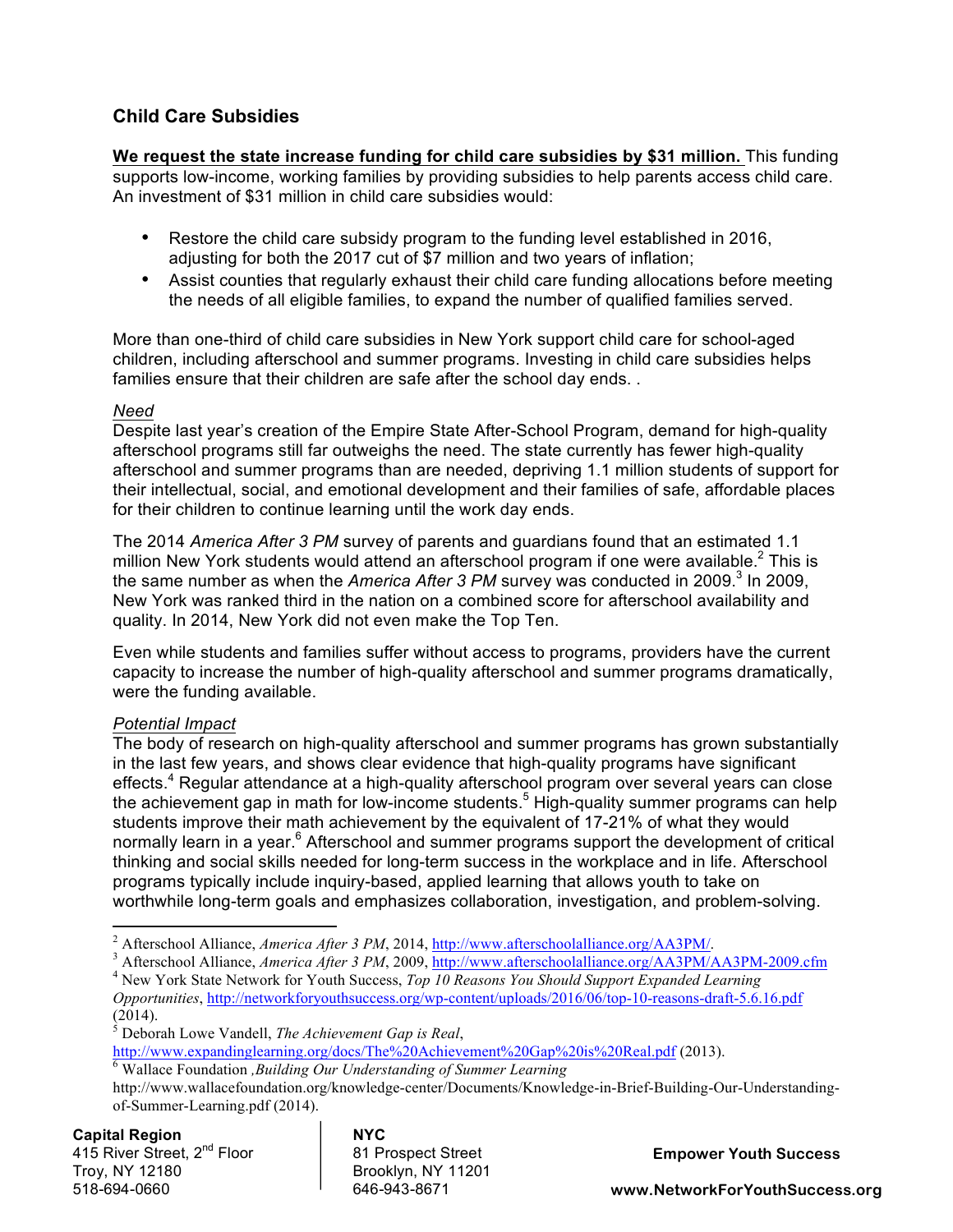Researchers have identified these types of activities as key for enabling youth to build the critical thinking and social skills that prepare them for success in college and career in the  $21<sup>st</sup>$ century.<sup>7</sup>

Researchers are also finding that the challenges of achieving the American Dream are partially due to the opportunity gap. ExpandED Schools estimates that gap is 6,000 hours before children even leave elementary school.<sup>8</sup> Children from well-off families play sports, learn an instrument, travel to museums and colleges, explore hobbies, and volunteer. Through these types of experiences, children become more likely to be engaged in learning because they can connect it to a real world situation and an opportunity for their future. These experiences often make children from well-off families stronger candidates for colleges and employers—think of all the spaces on college applications for students to present themselves as having interests and experiences outside of school. All our children need such enrichment activities, and afterschool programs are an effective way to close the opportunity gap.

## *Innovative Practices in New York's Afterschool and Summer Programs*

- Off The Street, an Advantage After School program at Hamilton Elementary School in the Mount Vernon City School District, employs local teens from Thornton High School and provides them with the opportunity to give back to their community by mentoring the younger children.
- The 21st Century Community Learning Center/Extended School Day program at Thomas R. Proctor High School in Utica hosts an annual blanket drive that collects over 2,200 blankets, which are distributed to all 12 Utica City District Schools, local hospitals, and the humane society.
- The Advantage After School Program at Boys & Girls Harbor in East Harlem, an arts focused afterschool program, recently performed the hit song, "Rise Up," with Andra Day on the Billboard Women in Music 2016 Awards and at Colin and Alma Powell's Americas Promise National Summit 2017.
- The Comet Design Co. in Carthage is an entrepreneurial program for high school students where participants write a business plan, utilize 3D printers and other high-tech devices to create real products, and then sell the products to support the afterschool program.
- Children's Aid in New York City has been providing youth from high-need neighborhoods the opportunity to intern in the offices of their elected officials, giving these youth the chance to gain valuable experience in a public service.
- The Boys and Girls Club of Massena, a community facing heroin and prescription drug addiction among youth, is working with the local police department to provide a positive alternative for youth, through a program that provides a safe, educational place after school.
- The Garden of Fire is a summer program held in Steuben County for at-risk youth that offers campers the opportunity to participate in art activities, learn to drum, and receive counseling, concluding with a glass blowing demonstration linked to one of the region's major industries.

<u> 1989 - Jan Samuel Barbara, político establecido de la provincia de la provincia de la provincia de la provinci</u>

**Empower Youth Success**

<sup>&</sup>lt;sup>7</sup> Robert Halpern et al., *Realizing the Potential of Learning in Middle Adolescence*, *http://www.erikson.edu/wp-*content/uploads/Realizing-the-Potential-of-Learning-in-Middle-Adolescence.pdf (2013).

<sup>&</sup>lt;sup>8</sup> ExpandED Schools, *The 6,000-Hour Learning Gap*, http://expandedschools.org/policy-documents/6000-hourlearning-gap#sthash.DhamOlOW.dpbs (2013).